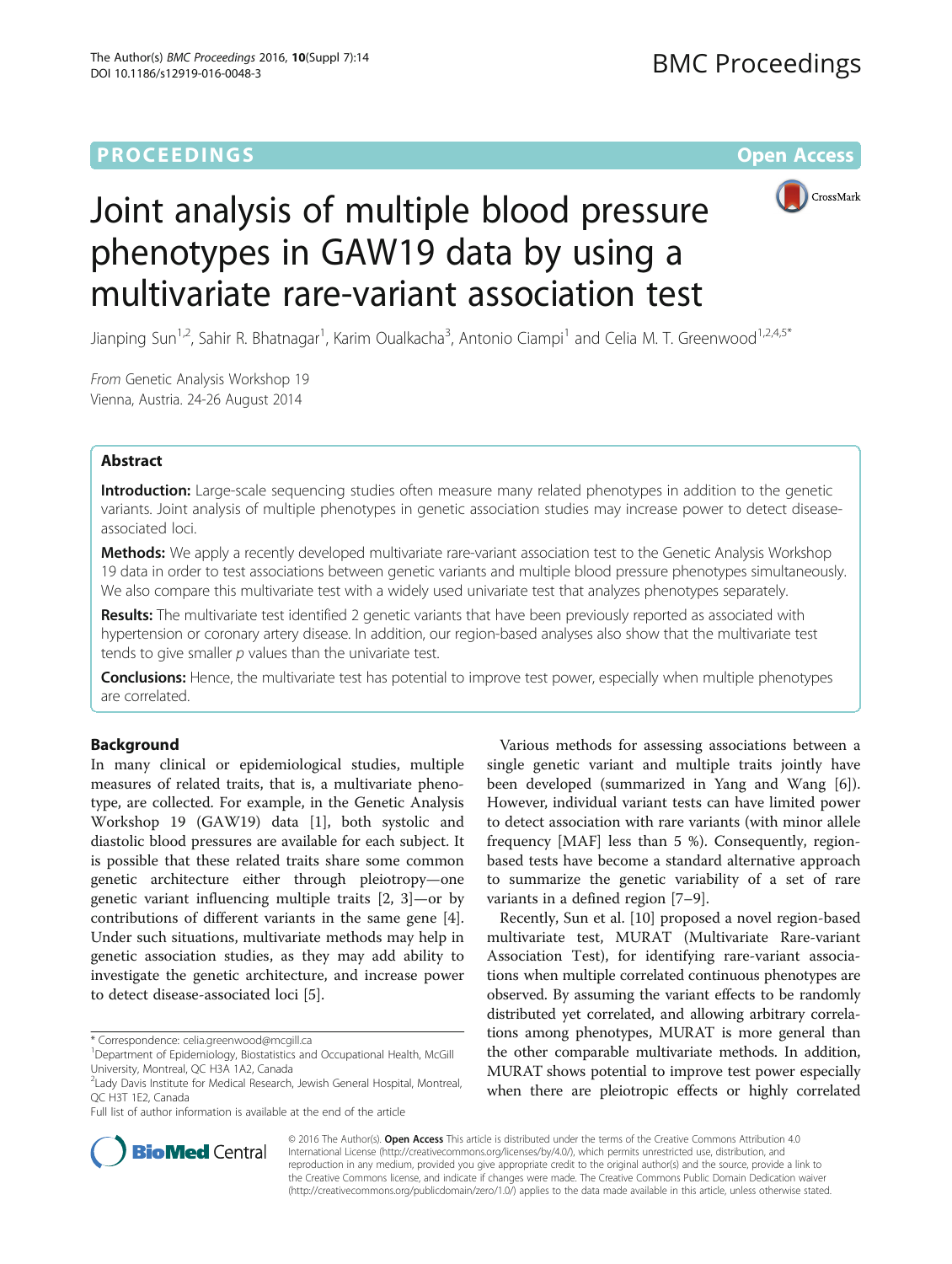phenotypes. In this study, we apply MURAT to the GAW19 sequencing data for unrelated samples to identify variants that are associated with blood pressure. In addition, we also compare MURAT with the sequence kernel association test (SKAT) [[11](#page-4-0)], a widely used univariate test for rare variant association.

## Methods

### Joint analysis of multiple phenotypes

Here we briefly summarize the MURAT method, which is described in more detail in Sun et al. [\[10](#page-4-0)]. Suppose for each subject  $i$ ,  $K$  correlated phenotypes,  $Y_i = (Y_{i1}, ..., Y_{iK})^T$ , are observed, and we are inter-<br>ested in detecting variants that are associated with ested in detecting variants that are associated with these phenotypes. For most region-based tests, a single phenotype,  $Y_{ik}$ , is linked with the genotype values of a group of v SNPs,  $G_i = (G_{i1}, ..., G_{iv})^T$ , and m covari-<br>the  $X = (X - Y)^T$  site a linear model  $X = X$ ates,  $X_i = (X_{i1}, ..., X_{im})^T$ , via a linear model  $Y_{ik} = \alpha_{0k}$  $+\boldsymbol{\alpha}_k^T \boldsymbol{X}_i + \boldsymbol{\beta}_k^T \boldsymbol{G}_i + \boldsymbol{\varepsilon}_{ik}$  for  $k = 1, ..., K$ , where  $\alpha_{0k}$  is a scalar for intercept,  $\boldsymbol{\alpha}_k = (\alpha_{k1}, ..., \alpha_{km})^T$  and  $\boldsymbol{\beta}_k = (\beta_{k1}, ..., \beta_{kv})^T$ are corresponding coefficient vectors, and  $\varepsilon_{ik}$  is a random error, assumed to follow a standard normal distribution.

For MURAT, however,  $K$  phenotypes are associated with genotype and covariates jointly by using a multivariate linear model,  $Y_i = \alpha_0 + (I_K \otimes X_i^T) \alpha + (I_K \otimes G_i^T) \beta + \varepsilon_i$ , where  $\alpha_0 = (\alpha_{01}, ..., \alpha_{0K})^T$ ,  $\alpha = (\alpha_{11}, ..., \alpha_{1m}, ..., \alpha_{K1}, ..., \alpha_{KK})^T$  $\alpha_{Km}$ <sup>T</sup> =  $(\alpha_1^T, ..., \alpha_K^T)^T$ ,  $\beta = (\beta_{11}, ..., \beta_{1V}, ..., \beta_{K1}, ..., \beta_{KV})^T$  $=(\boldsymbol{\beta}_1^T, ..., \boldsymbol{\beta}_K^T)^T, \boldsymbol{\varepsilon}_i = (\varepsilon_{i1}, ..., \varepsilon_{iK})^T, I_K$  is a  $K \times K$  identity<br>matrix and  $\otimes$  represents Kronecker product. The variant matrix, and ⊗ represents Kronecker product. The variant effect,  $\beta$ , in the above multivariate model is assumed to be normally distributed,  $\beta \sim N_{K\nu}(0, \Sigma_\beta)$ . In addition, in order<br>to account for the correlations among  $Y_{ik}$ 's, the unknown to account for the correlations among  $Y_{ik}$ 's, the unknown matrix  $\Sigma_{\beta}$  is assumed to have a specific correlation structure, such that there is correlation between  $\beta_k$  and  $\beta_k$  for  $k \neq k'$ . That is, there is a common correlation for<br>the effects of the same variant on different phanetypes the effects of the same variant on different phenotypes,  $Corr(\beta_{kj}, \beta_{k}) = \rho$  for variant *j*, but the effects of differj ent variants are uncorrelated, so that  $Corr(\beta_{kj}, \beta_{k'j'}) = 0$ for variant *j* and variant *j'*. A score type statistic is derived<br>for MURAT to test whether *B* equals zero. With a datafor MURAT to test whether  $\beta$  equals zero. With a dataadaptive procedure to manage unknown correlations among variant effects,  $\beta_k$ , MURAT calculates the p values analytically, and hence is fast enough to be used for a genome-wide analysis.

### Phenotypic and sequencing data

In this study, we focused on the 1943 unrelated Mexican American samples provided by GAW19, and considered 2 phenotypes, systolic blood pressure (SBP) and diastolic blood pressure (DBP). Age and sex were used as covariates.

After removing subjects who have one or both missing phenotypes, a total of 1851 individuals were considered in the analysis. We applied a log transformation to SBP and DBP so as to eliminate skewness; the correlation between log SBP and log DBP was 0.542.

#### Single-variant tests

Although MURAT and SKAT were designed for regionbased rare-variant association studies, they can also be used for single-variant tests. Hence, we selected all exomic variants of the odd-numbered chromosomes provided by GAW19. However, because a lot of these variants are very rare, possibly observed only once or twice, we restricted analysis to only the variants that had 4 or more carriers. As a consequence, a total of 152,337 single-nucleotide polymorphisms (SNPs) were included. Missing genotype values were imputed by the corresponding variant MAFs so that the MAFs didn't change after imputation.

### Region-based tests

To explore the performance of MURAT as a regionbased test, we also applied it to various predefined variant sets. We first used the hg19 reference as the annotation file (see [https://www.cog-genomics.org/static/](https://www.cog-genomics.org/static/bin/plink/glist-hg19) [bin/plink/glist-hg19\)](https://www.cog-genomics.org/static/bin/plink/glist-hg19) to obtain gene start and gene end positions to define gene-based regions, and then implemented MURAT and SKAT for each gene. In total, 10,886 genes that contain variants in the unrelated GAW19 genotype data were included in the analysis. We also analyzed the GAW19 data using a series of non-overlapping windows of 30 kb, spanning all provided SNPs, which yielded 13,094 windows, and applied MURAT and SKAT to these mutually exclusive regions. Moreover, we performed a focused comparison of MU-RAT with SKAT for 15 genes that have been reported as associated with hypertension at  $p < 1.0 \times 10^{-5}$  according<br>to the National Institutes of Health (NIH) Genometo the National Institutes of Health (NIH) Genome-Wide Association Studies (GWAS) catalog [[12\]](#page-4-0).

## Results

For single-variant tests, to adjust for multiple testing, a Bonferroni-corrected threshold,  $p<0.05/152,337=3.28 \times 10^{-7}$  would be needed. There were A SNPs where MUR-10−<sup>7</sup> would be needed. There were 4 SNPs where MUR-AT's  $p$  value met this level of significance. However, this threshold is likely to be conservative as it assumes independence of all tests. Therefore, Table [1](#page-2-0) lists all SNPs with *p* values less than 10<sup>-6</sup> obtained by either SKAT or MURAT. The MURAT  $p$  values are smaller than either of the two SKAT  $p$  values at 7 of the 8 SNPs in Table [1](#page-2-0).

The region-based  $p$  values obtained from applying MURAT and SKAT to 10,866 genes are plotted in Fig. [1](#page-2-0); for SKAT, twice the minimum of the SBP and DBPbased  $p$  values are shown. Figure [1](#page-2-0) clearly shows that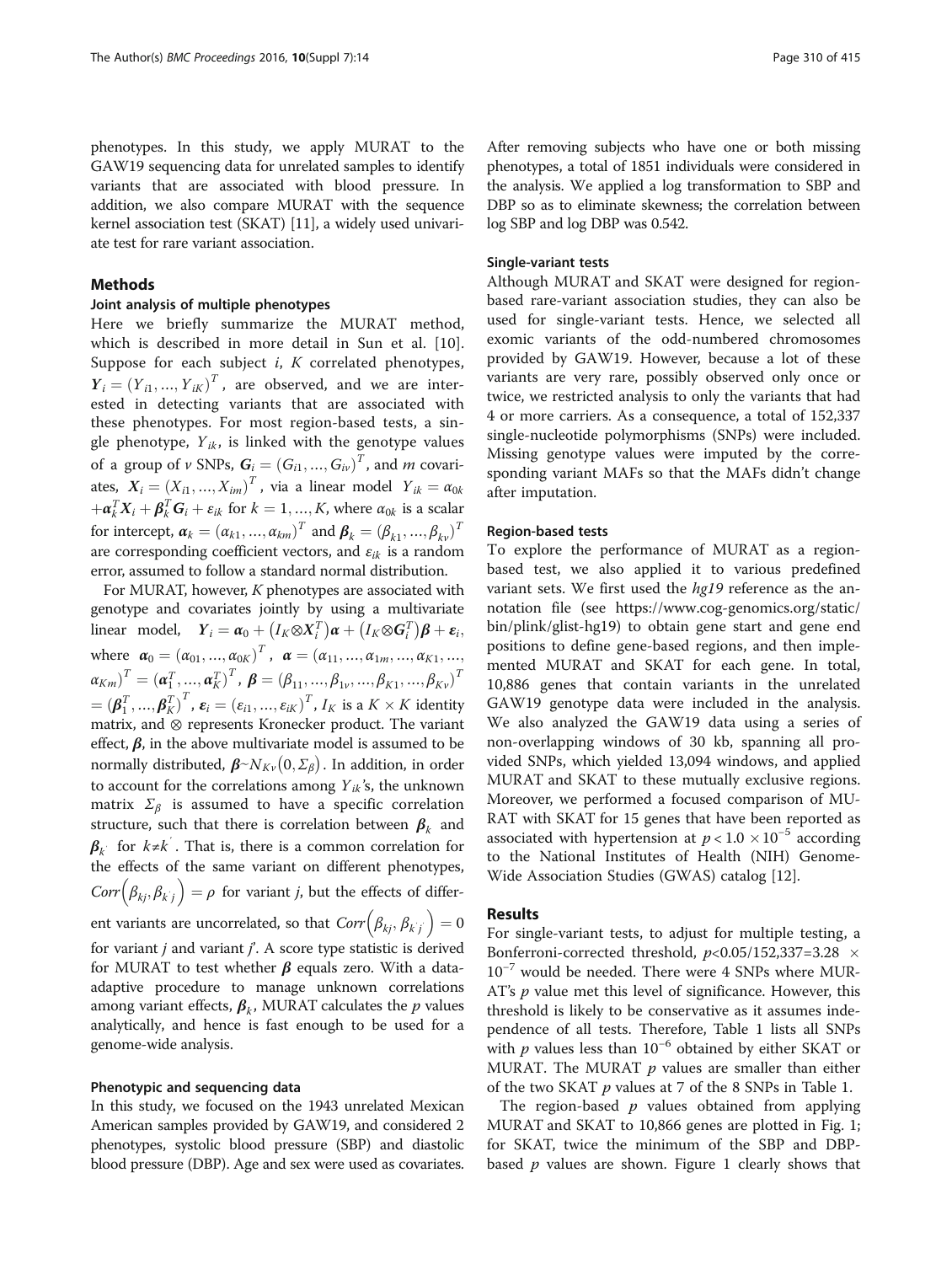| chr | rsID            | Nearest gene   | MAF    | $\nu$ values |            |              |
|-----|-----------------|----------------|--------|--------------|------------|--------------|
|     |                 |                |        | <b>SKAT</b>  |            | <b>MURAT</b> |
|     |                 |                |        | SBP          | <b>DBP</b> | <b>BOTH</b>  |
|     | rs4926600       | <b>CYP4A22</b> | 0.0825 | 3.05e-03     | 1.39e-01   | 1.10e-07     |
|     | var 1 91818773  |                | 0.0011 | 3.83e-01     | 8.23e-04   | 8.51e-07     |
| 3   | rs79314450      | HRH1           | 0.0014 | 4.95e-02     | 4.21e-03   | 1.75e-08     |
| 7   | rs116690173     | <b>INMT</b>    | 0.0016 | 3.12e-01     | 2.47e-03   | 6.23e-07     |
| 7   | rs79584800      | <b>FAM188B</b> | 0.0014 | 2.91e-01     | 8.14e-04   | 2.61e-07     |
| 17  | var 17 61987931 |                | 0.0011 | 9.34e-07     | 6.08e-04   | 6.26e-06     |
| 19  | rs138635091     | FBN3           | 0.0016 | 1.94e-01     | 6.33e-04   | 3.11e-08     |
| 19  | rs115045946     | APOC4          | 0.0022 | 1.09e-01     | 1.51e-02   | 5.10e-07     |

<span id="page-2-0"></span>Table 1 Results of single-variant association tests for all SNPs where either MURAT or SKAT (of either phenotype) showed evidence of association at  $p<10^{-6}$ 

MAF minor allele frequency

MURAT  $p$  values tend to be smaller than the adjusted SKAT  $p$  values. In addition, in Fig. 2 we also show the corresponding quantile–quantile (Q-Q) plots for MU-RAT and SKAT, respectively. Because the Q-Q plots show that  $p$  values obtained from both MURAT and SKAT follow the expected distribution under the null, we can draw the conclusion from Fig. 1 that MURAT has potential to improve test power over single-phenotype tests. A Bonferroni threshold here would require  $p<4.6 \times 10^{-6}$ <br>but no genes met this threshold Lising a more liberal but no genes met this threshold. Using a more liberal threshold of  $p<10^{-4}$ , Table [2](#page-3-0) displays all genes where evi-<br>dence of association was identified with either SKAT or dence of association was identified with either SKAT or MURAT. In our analysis of 13,094 non-overlapping windows of 30 kb, no regions showed significance at a Bonferroni-corrected level of 3.8  $\times$  10<sup>-6</sup>, or a more liberal threshold of  $p<10^{-5}$ .<br>Eigure 3 compares

p Values

Figure [3](#page-3-0) compares the gene-based multivariate MURAT with single-phenotype analyses for 15 genes where association with hypertension has been well demonstrated in the NIH-GWAS catalog. Although none of these genes show strong evidence of statistical significance in these data, some stronger single-SNP–single-phenotype associations are decreased when using MURAT. However, most of the points in Fig. [3](#page-3-0) fall above the diagonal line, suggesting a possible power benefit after adjustment for multiple testing. Hence, it may be a beneficial strategy to incorporate a multivariate test into the analysis plan when designing or planning a study.





the SBP and DBP-based  $p$  values obtained via SKAT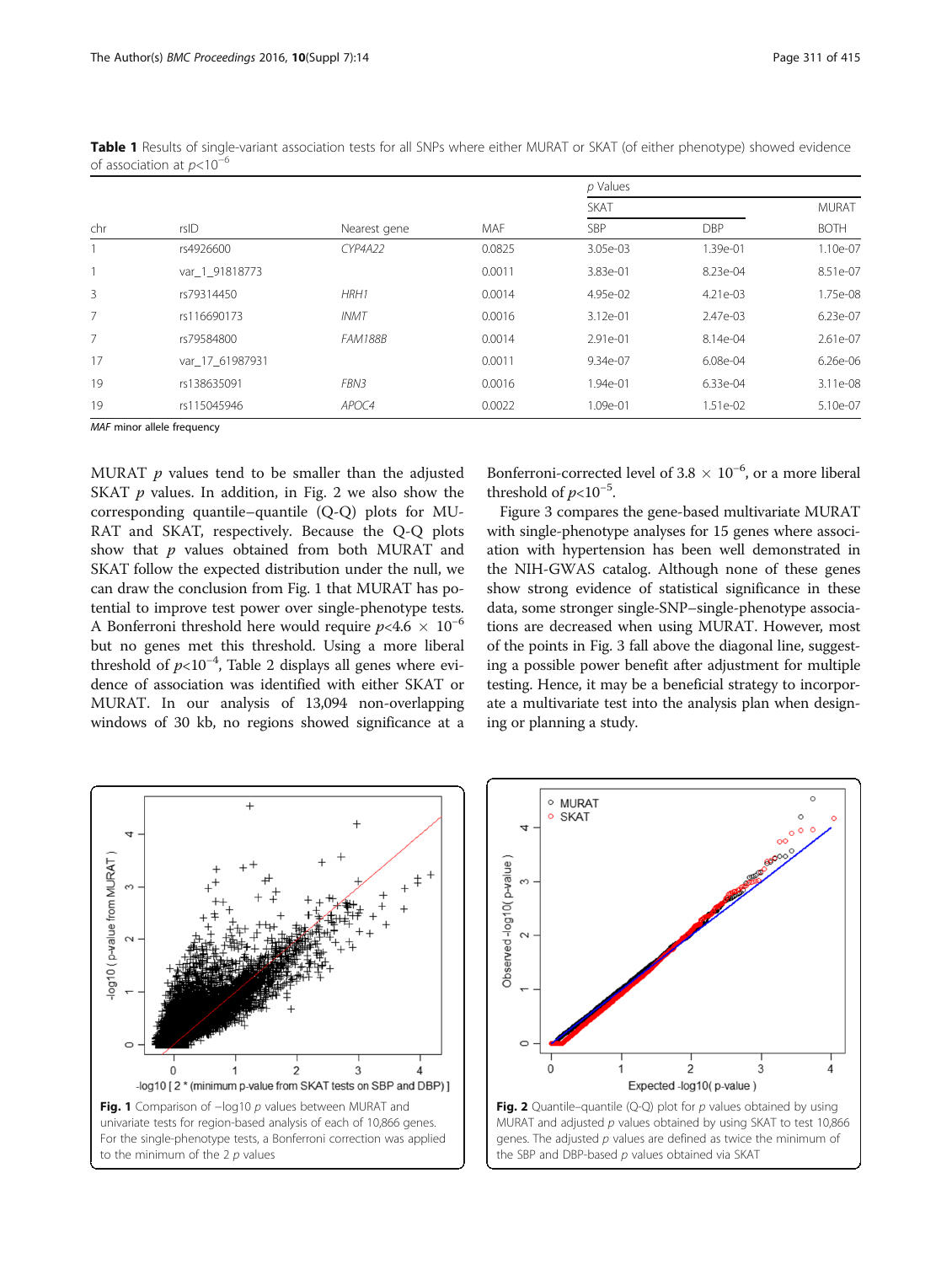<span id="page-3-0"></span>Table 2 Results of region-based analysis of all genes where either MURAT or SKAT (of either phenotype) showed evidence of association at  $p$ <10<sup>-4</sup>

|     |                |           | p Values     |               |              |  |  |
|-----|----------------|-----------|--------------|---------------|--------------|--|--|
|     |                |           | <b>SKAT</b>  | MURAT         |              |  |  |
| chr | Gene           | # of SNPs | SBP          | DBP           | <b>BOTH</b>  |  |  |
|     | HIST3H2BB      | 4         | $5.42e - 04$ | $1.07e-02$    | $6.43e-05$   |  |  |
| 3   | MIR425         | 1         | $2.95e-02$   | $1.70e-01$    | $2.92e-05$   |  |  |
| 3   | TPRG1-AS2      | 3         | $2.62e - 01$ | 5.55e-05      | $6.79e-04$   |  |  |
| 9   | 7BTB43         | 21        | $4.85e-02$   | $9.20e - 0.5$ | $2.61e - 03$ |  |  |
| 15  | <b>ZNF280D</b> | 63        | $1.03e-02$   | $8.94e - 0.5$ | $1.07e-03$   |  |  |
| 17  | SAT2           | 17        | $4.31e-03$   | $5.52e-05$    | $8.29e-04$   |  |  |
| 17  | <b>SHBG</b>    | 58        | 5.54e-03     | $3.40e - 0.5$ | 5.85e-04     |  |  |

## **Discussion**

In this study, we investigated the performance of a joint analysis of multiple phenotypes for genetic association studies by applying MURAT, a novel region-based multivariate test for rare variants, to the GAW19 unrelated samples. The results show that when multiple phenotypes are correlated, the multivariate test can be more powerful than the univariate test.

For the most significant SNPs listed in Table [1](#page-2-0), MU-RAT often estimated significance levels substantially smaller than the single-phenotype analyses; hence it may be more powerful than SKAT. For the one notable exception to this pattern in Table [1](#page-2-0) (var\_17\_61987931 on



chromosome 17), there was strong association only with SBP. If a variant is only associated with one of the phenotypes, a joint analysis with the other traits will add noise to the multivariate test.

Some of the SNPs in Table [1](#page-2-0) are in or near genes that are good candidates for hypertension. In particular, SNP rs4926600 on chromosome 1 is within gene CYP4A22, which was previously reported to be associated with essential hypertension [\[13, 14](#page-4-0)]. Similarly, SNP rs115045946 on chromosome 19 is near to gene APOC4, which is associated with coronary artery disease [[15](#page-4-0)]. Comparing genebased tests (see Table 2) with single SNP tests (see Table [1](#page-2-0)), we found that the region based tests in this study did not seem to demonstrate improved power over the single variant tests. This has also been found by others [\[16, 17\]](#page-4-0), and is likely because the region based tests are sensitive to the proportion of causal variants in a region and lose power when many neutral variants are included.

Hence, power for region-based tests should be best when there are many causal variants. To investigate power of this multivariate test in a situation where associations are likely to be real, we focused on 15 known hypertension associated genes (occurring on odd-numbered chromosomes). Figure [2](#page-2-0) suggests that there may be benefit to multivariate region-based tests, if adjustments for multiple testing are applied, and if there is some association with all of the phenotypes.

We have shown [\[10\]](#page-4-0) that compared with the univariate tests, the MURAT approach is more powerful, especially when there exist pleiotropic effects or highly correlated traits, but it is also subject to possible power loss when many neutral variants exist, or when variants are only associated with a subset of all traits. Hence, for joint analysis of multiple phenotypes, valuable future work should include developing reliable methods to select the best genetic regions for analysis, and the possibility of combining the univariate and the multivariate test together in an optimal manner, in order to ensure the best power under various genetic architectures.

### Conclusions

The new multivariate rare variant test MURAT demonstrated interesting results in joint analysis of systolic and diastolic blood pressure phenotypes in GAW19 unrelated individuals, and identified some loci that are plausible candidates for association with hypertension.

#### Acknowledgements

This work was supported by the Canadian Institutes of Health Research (CIHR) grant MOP 115110. The GAW19 unrelated data were provided by Type 2 Diabetes Genetic Exploration by Next-generation sequencing in Ethnic Samples (T2D-GENES) Project 1.

#### Declarations

This article has been published as part of BMC Proceedings Volume 10 Supplement 7, 2016: Genetic Analysis Workshop 19: Sequence, Blood